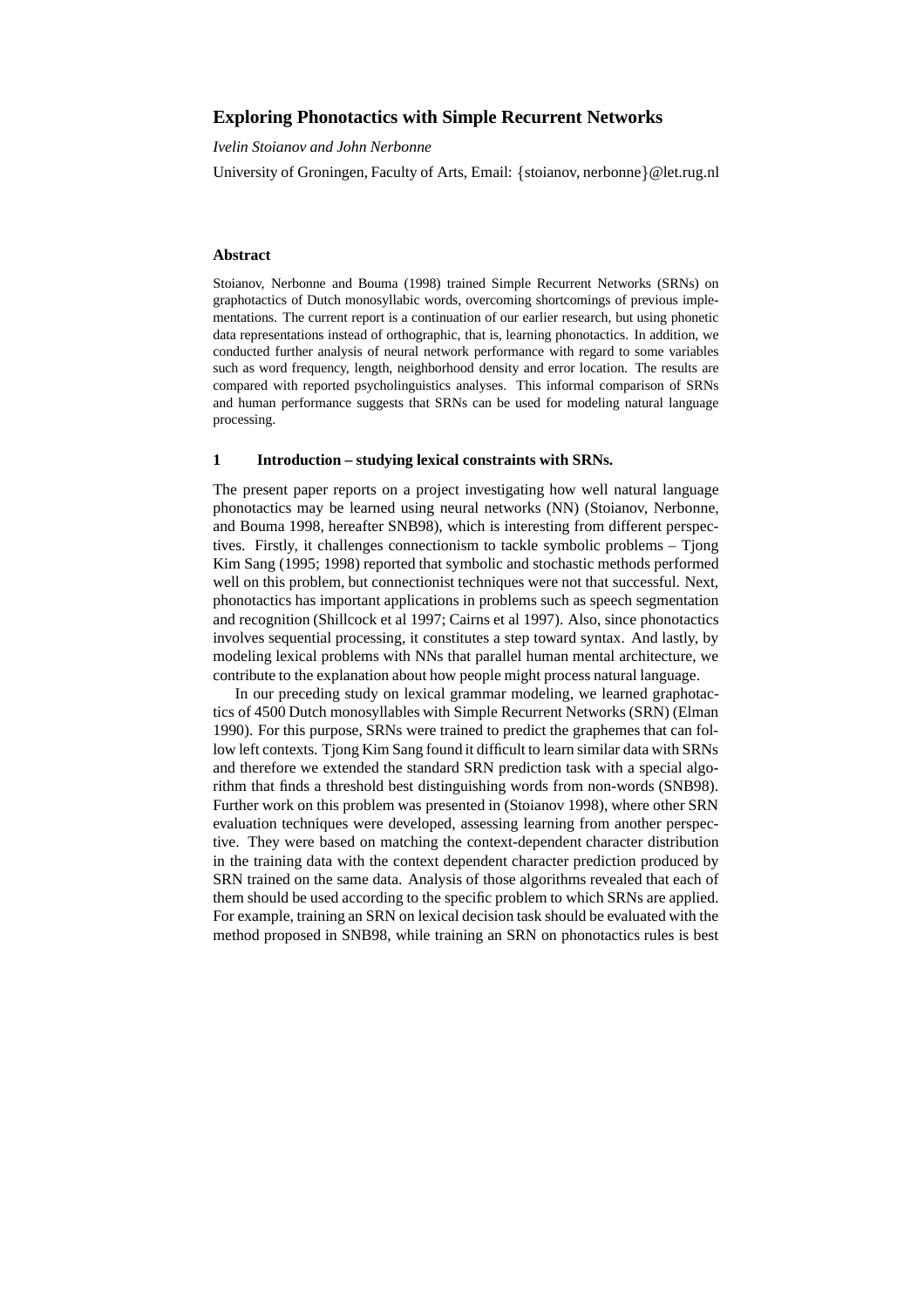evaluated with the algorithms suggested in Stoianov (1998). In this paper, both methods are used for the sake of comparison.

The current study explores phonetic data representations by training a Neural Network (NN) on lexical phonotactics instead of graphotactics. Compared to the graphemic representations, the phonetic representations are shorter and contain about 70% more distinct elements (44 phonemes). Therefore, we predicted in SNB98 that phonotactics would be equal or less difficult to learn given equal network size. This expectation is further strengthened by the fact that the phonological constraints are stronger than the graphemic ones, as measured by mean lexical entropy. The results reported in the present study confirm this anticipation with better performance for phonotactics learning.

Connectionism was originally inspired by attempts to model and explain the human neural system as well as higher order cognitive functions, including language processing. As artificial connectionist models prove successful with the problems they have been designed for, it is challenging to seek better approximation of human cognitive functions. For example, Plaut et al. (1996) claim to model effects observed in human lexical processing. In this comprehensive study, performance analyses of Multilayered Perceptron and Attractor Neural Networks were presented. Both models were trained on mapping from orthography to phonology and employed static lexical representations. However, since language spans time, lexical processing should be sequential and dynamic. Therefore, we criticize connectionist models with static lexical representations. By providing an account of some of the temporal effects they were not able to model, we claim that dynamic processing is superior for lexical modeling, and we propose SRNs as a proper architecture for this purpose.

In the remainder of this paper, we provide, first some background on phonotactics in section two and connectionist modeling in section three – those might be skipped by readers acquainted with the problem. In section four we outline the experimental set-up, describe the evaluation procedures and provide results. Further, in section five we offer an analysis of the error profile. In section six we conclude with a discussion on connectionist phonotactic modeling and its applications.

## **2 Phonotactics and related issues**

Just as syntax studies how words combine to form phrases and sentences, so phonotactics studies how phonemes combine to form syllables and words (Laver 1994). In this study, we focus on the phonotactics of Dutch monosyllables, which are represented with a list of about 6100 monosyllabic words extracted from CELEX lexical database.

Phonotactics can be used for different purposes. Besides studying phonotactic constraints from theoretical point of view, another task based on phonotactics is *lexical decision*. In a lexical decision task, a model  $M_L$  trained on language  $L$ tests whether a given string belongs to the training language. Models trained on phonotactics can be used both for phonotactic analysis and lexical decision. In section four we will discuss this problem in detail. Another process that might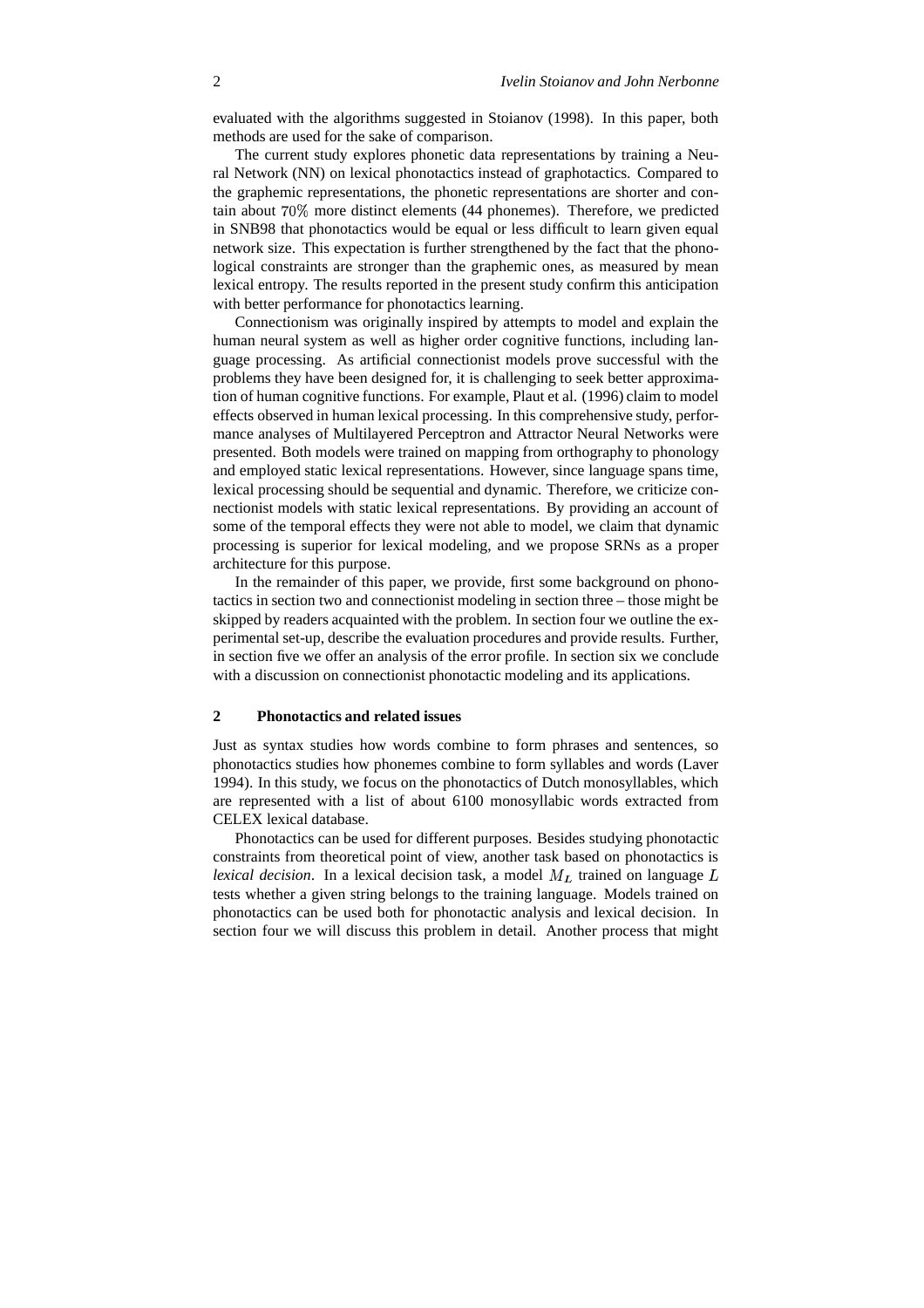benefit from phonotactics is word *segmentation*. Speech is continuous, but we divide it into psychologically significant units such as words and syllables. There are a number of cues that we can use to distinguish these elements – prosodic markers, context, but also phonotactics. Infrequentsequences could signal word boundaries. See McQueen (1998) for psycholinguistic insights on this problem and Cairns et al. (1997) for connectionist modeling (next section for more details).

An issue closely related to language learning is the type of negative data used in testing the recognition capabilities of a model  $M_L$ . Because different strategies for random string generation bias the estimated model performance, we examined recognition on different sets of strings. In order to illustrate this problem, let's assume that there are two models,  $M_1$  and  $M_2$  trained on language L and that the first model performs better than the second does. If we test these models on genuine words with frequently used spellings, both models would probably accept these words. Further, both models would reject words that are entirely different from any word in  $L$ . But probed on unclear cases – random sequences similar to words from  $L$  and rare words from  $L$  – the model  $M_1$  would accept more words than  $M_2$  and would reject more random strings than  $M_2$ . This boundary set of unclear cases is where we can evaluate best the performance of language models. For that purpose, we used the following negative data sets: random strings generated with monosyllabic structure  $([[C]C]C][V]VC[C][V])$  and the same strings, but categorised with regard to their phonemic Levenshtein distance to any Dutch monosyllabic word (1, 2 and 3) (Nerbonne et al. 1996).

#### **3 The human language processor and connectionist modeling**

Language learning is not an easy task (Seidenberg 1997 for review), especially if we want to avoid the convenient symbolic representations and methods especially designed for describing structured linguistic objects. Symbolic methods are designed for representing and processing high-level systems, e.g., artificial or natural languages. More problems come with low-level implementations, especially with basic processors like ours – the brain. The brain is not a computer with a single CPU, common addressable memory and a Prolog interpreter. It is a complex of highly interconnected neurons, each of which, although representing a complex chemical factory, is subject to approximation with a simple mathematical expression. Structures built of neuron-like units are connectionist NNs. In connectionist language learning we avoid high-level descriptions and encode both language objects and processing methods directly into a set of weights. In NNs, data is represented distributively and the model's action is based on a *function* – mapping from a given input domain to another output domain. If we consider the more specific phonotactics problem, the input domain is a distributed representation of phonemes. The network maps the input and the contextual information embodied in the structure of the NN to the output domain, which is a distributed representation of phonemes (possible successors).

There is a number of NN models; most of them are designed for static data processing, and many connectionist language implementations employ such static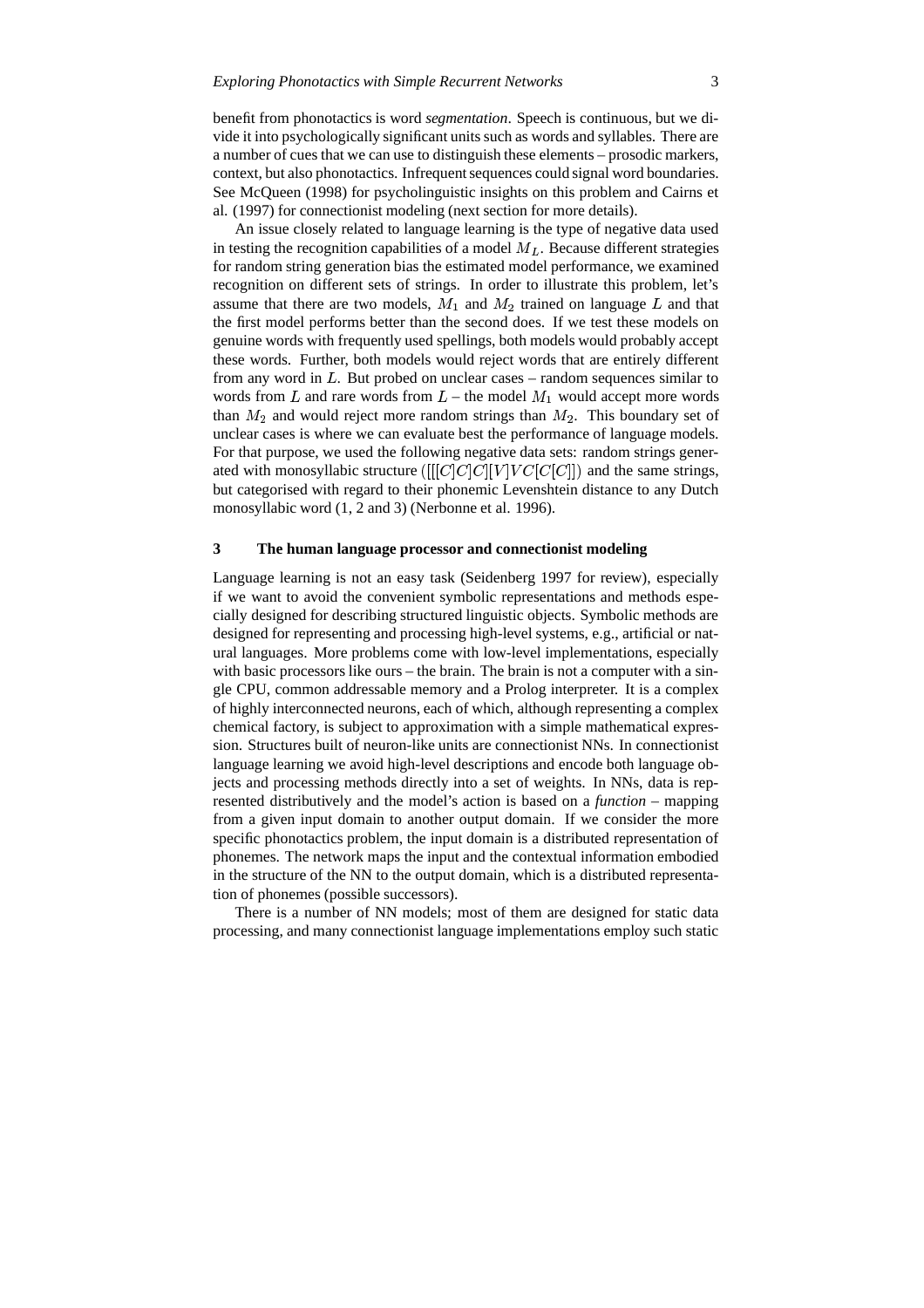models, e.g., Plaut et al. (1996). Language takes place in time, however. We produce and hear sequences of sounds, which we may represent statically, but at least spoken language is always expressed sequentially. Therefore, an NN model for language should have an internal dynamics allowing reaction that depends on the past input events. Such a model with a long history in connectionism is the Simple Recurrent Network (SRN) developed by Jeffrey Elman (1990). SRNs have contextual memory, and their output depends on current and past input objects (Fig.1). The capacity of this network for sequential processing might be thought of as analogous to the capacity of the Multilayer Perceptron, which in turn is a universal approximator with unlimited precision (assuming only enough hidden neurons). Indeed, there are a number of applications based on SRNs, e.g., orthography to phonology conversion (Stoianov, Stowe and Nerbonne, 1999) and syllable learning (Gasser 1992), among others.

Now, let's consider some connectionist language learning systems related to our problem. Perhaps the first big successful project on connectionist language learning was by Sejnowski and Rosenberg (1987), the famous NETtalk model, trained on orthography to phonology conversion for English words. The authors in this early connectionist model implemented sequential processing on a static MLP using a text window – the surrounding context was represented as a window surrounding the grapheme to be pronounced, which shifts in time. The idea was very successful, in spite of the shortcoming that the fixed-size window is never long enough to encode all long-term dependencies. SRNs don't have this problem because the context potentially encodes the entire past input.

Invented by Elman (1990), SRNs were initially used to encode simple artificial grammars; similar experiments were conducted by Cleeremans et al. (1989). Further, Elman conducted investigations on how context evolves in time. The analysis showed graded encoding of the input sequence: similar items presented to the input were located at close, but different, shifting positions. This is notable, because the rules for context were not encoded, but evolved in learning. The capacity of SRNs to learn simple artificial languages was further explored in a number of studies, e.g., Gasser (1992) who modeled recognition and production of 135 syllables generated by artificial grammars.

As mentioned in the previous section, an essential application of phonotactics is speech segmentation. Shillcock et al. (1997) and Cairns et al. (1997) trained SRN models on English phonotactics, using 2 million segments. The NN was presented a single phoneme at a time and was trained to produce the previous, the current and the next phonemes. The output corresponding to the predicted phoneme was matched against the following phoneme, measuring cross-entropy; this produced a varying error signal with occasional peaks corresponding to word boundaries. The reported "performance is quite modest, at around one-fifth of word boundaries, and is coincident with syllable boundaries"(p.137); it was significantly improved by adding other cues such as prosodic information. This means that phonotactics might be used alone for syllables detection, but polysillabic word detection needs extra cues. Although not very successful, this research is a significant attempt to employ connectionist models in natural language application.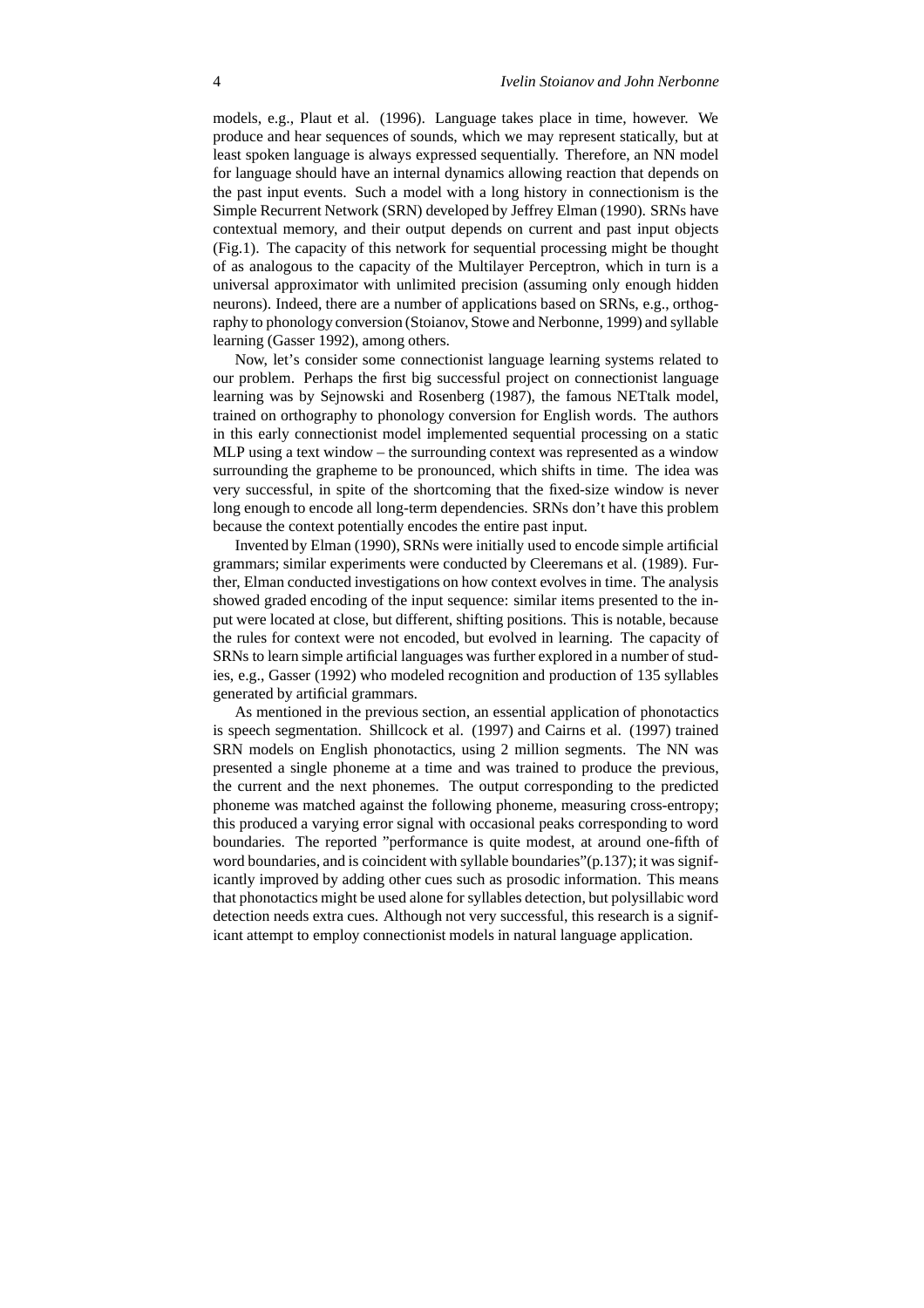Parallel Distributed Processing (PDP) approach to language modeling was also exploited by Dell et al. (1993). They showed that words could be described not only by the symbolic approach using word structure and content, but also by a connectionist approach. They trained SRNs to predict the phoneme that follows the current input phoneme, given context information. The data sets contained 100 - 500 English words. An important issue concerned in this paper was an analysis and modeling of a number of speech-error phenomena, which was taken as a strong support for PDP models, in particular SRNs. Some of these phenomena were: phonological movement error (*reading list -* l*eading list*), manner errors (*department -* j*epartment*), phonotactic regularity violation (*dorm - dlorm*), consonant-vowel category slip and initial consonant slipping (initial consonants drop more often than non-initial ones).

A recent connectionist study on phonological regularities was presented in Rodd (1997), where SRNs were trained on 602 Turkish words; the network was trained to predict the following phonemes. Analyzing the hidden layer representations developed during the training, the author found that hidden units came to correspond to graded detectors for natural phonological classes such as vowels, consonants, voiced stops and front and back vowels. This is further evidence that NN models can capture important properties of the data they have been trained on without any prior knowledge, based only on statistical co-occurrences.

A history of connectionist natural language modeling was sketched by Seidenberg, Plaut and colleagues. In a number of papers: Seidenberg and McClelland (1989), Plaut et al. (1996), Plaut (1997), and Plaut and Kello (1998), they exploited MLP and Attractor NNs. The main importance of their contributions was that they propose a complete language processing model, including orthography, phonology and semantics, plus related interconnections. In an extensive series of experiments, they demonstrated that the models above perform similarly to humans with regard to a number of parameters, such as word frequency, consistency of orthographyto-phonology mapping, dyslexia, etc. Still, there are other effects that were not and could not be exhibited, such as effects of word length and error positioning. This is because the above models are static, which restricts their capacities and does not allow the expression of dynamic properties. As we mentioned earlier, words should be processed dynamically, and we find SRNs appropriate for this purpose. In the following sections we will present experiments on phonotactics learning with Simple Recurrent Networks. In addition, we will investigate how network performance correlates with human lexical processing.

## **4 Phonotactics Learning with SRNs**

A Simple Recurrent Network was trained to predict the phonemes that follow phonemes presented sequentially to the input layer, that is, context-dependent character prediction. The working set of sequences comprised all 6100 monosyllabic Dutch words extracted from CELEX lexical database. The same corpus was used in our previous studies on graphotactics (SNB98; Stoianov 1998). The data set contained phonetic word representations and the frequencies of word oc-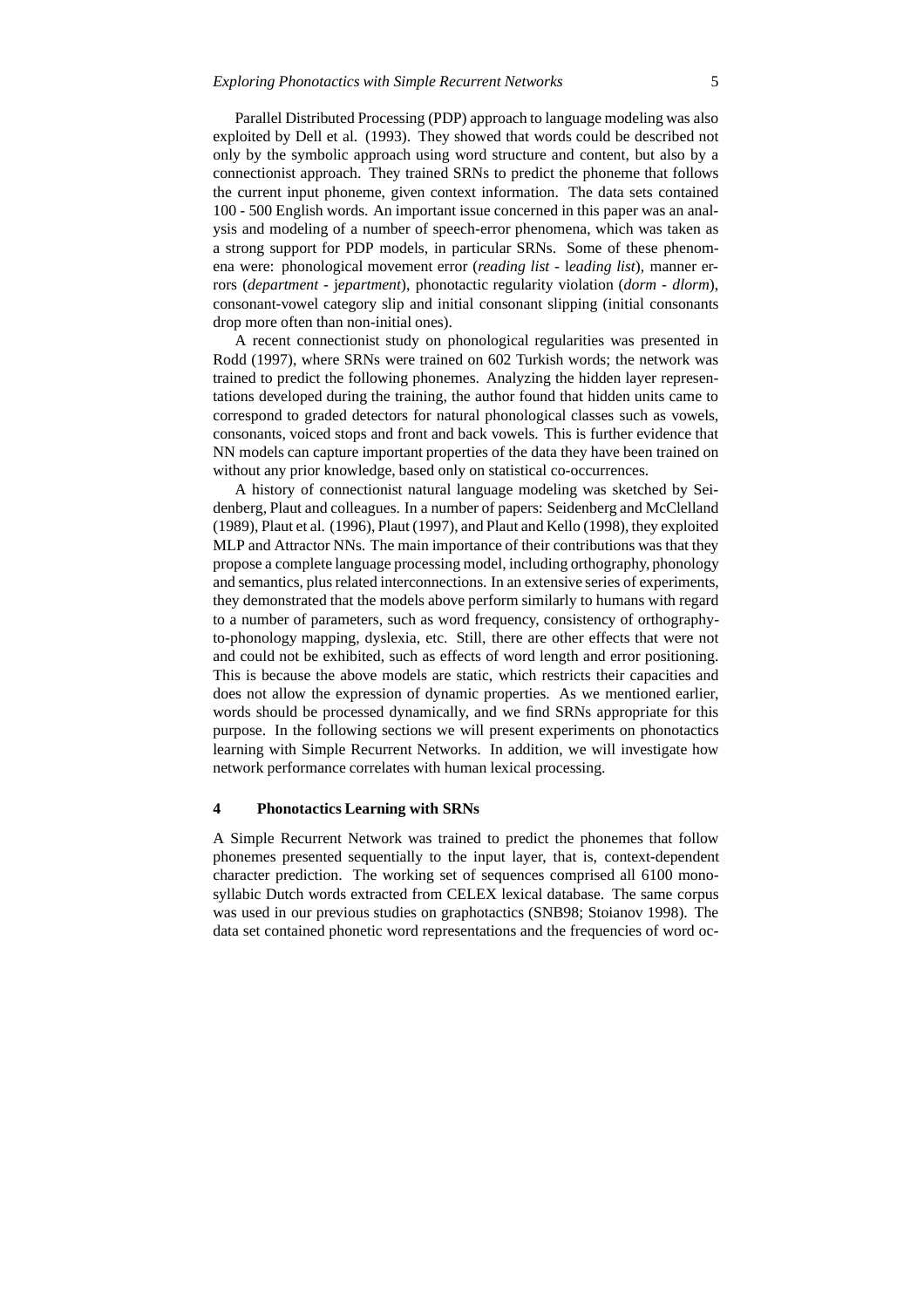



currence in the Dutch language. This corpus was split into a training set (5100 words) and a test set (1000 words).

The phonetic word representations have mean length of  $3.92(\sigma = 0.94, min =$  $r = 2, max = 8$  respectively and they are built of 44 phonemes, plus one extra symbol representing space ('#') used as a filler specifing *end-of-word*. The phonemes were encoded orthogonally, that is, for each phoneme, there was one input or output neuron respectively. This representation is almost equivalent to a distributed, feature-based representation, because one can always add two layers of neurons to encode and decode feature-based representations to orthogonal classes. In turn, these mappings are trivial to learn. However, the orthogonal encoding has the advantage of allowing phonemes to be activated independently, while the featurebased encoding allows activating groups of phonemes, which is an architectural constraint.

During training and testing, the phonetic word representations were given to the network sequentially, one symbol at a time. The network decision at each moment is based on the current input and full left context, encoded distributively at the context layer. The rules that govern context encoding emerge in learning (Elman 1990). At each training step, the network prediction was corrected using the phoneme that follows the current left context. In the whole training data set, it is possible for more than one phoneme to follow a given left context. Therefore, SRN training results in *likelihoods* that a given phoneme should follow a left context, sequentially presented to the input layer.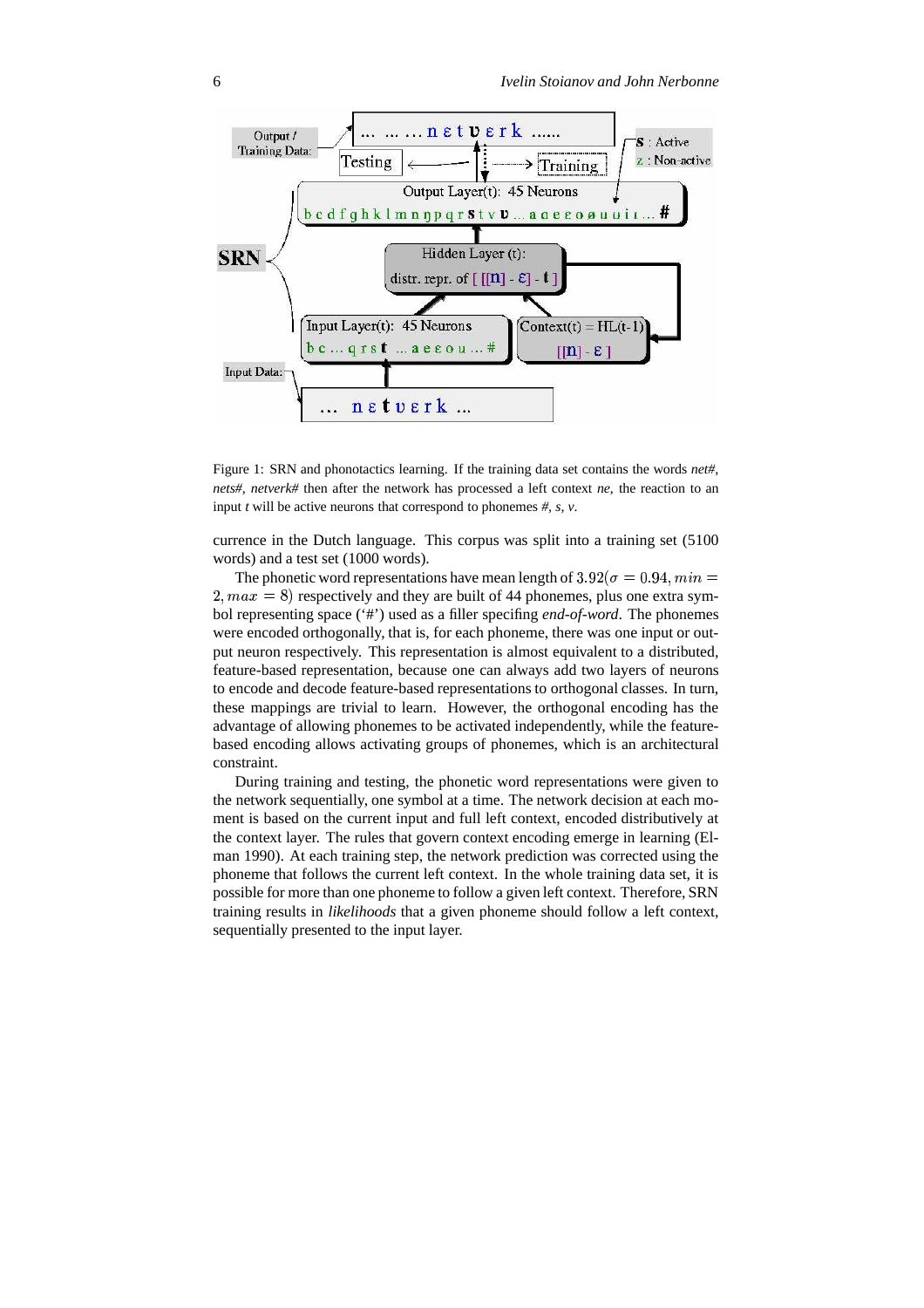Experiments were conducted with different numbers of hidden neurons, ranging from 10 to 100. Better performance and faster error convergence was found with larger networks. In this report, we present results for a network with 100 hidden neurons, resulting in approximately 19,000 weights. The network architecture is presented in Fig.1, where an example prediction for the phonetic representation of the word *netverk* is shown as well, at the moment when the sub-sequence *net* has been presented to the input.

An example of the network reaction is given in (1). The word *frest* (*vreest*) is presented to the network one phoneme at a time and the network reactions for each time steps are given. The phonemes corresponding to the most active neurons and their activations are listed. The presented activations range from 0 to 100. Note that after the phoneme *f*, consonants and vowels are activated (1a), while after presenting *fr*, only vowels remain active (1b). After the vowel *e*, the network activates only consonants (1c); the left context *fres* may be followed by the phoneme *t* and the special end-of-word symbol (1d), which in turn is the only active symbol after *t* is presented (1e).

 $(1a) f \rightarrow r(15) Net[t3,n2,115,r15,i3,e4,a3,02,u2,14,e3,a4,94,u2,ei3]$ 

 $(1b)$  r  $\rightarrow$  e( 6) Net[i3,y2,e6,a6,o5,u5,<sub>1</sub>7, $\epsilon$ 6,a8,o6,  $\pm$ 4, $\epsilon$ i6,oey3]

 $(1c)$  e  $\rightarrow$  s( 6) Net[p6,t9,k9,m4,n6,l3,r5,f7,s6,X4,v4,#2]

 $(1d) s \rightarrow t(24)$  Net[t24,#36]

 $(1e) t \rightarrow \#(58)$  Net[#58]

#### **4.1 Task-dependent evaluation of phonotactics learning**

As we mentioned earlier, we can use phonotactics in *lexical decision* problems or to identify the *phonological constraints* in the training language. The training procedure is the same in both cases, but the evaluation procedures differ.

In the *lexical decision* task, the model aims at detecting sequences  $w =$  $[c_1, c_2, ... c_n]$  that are valid in a language L. The acceptance decision might depend on local decisions for every predicted phoneme or on global analysis. In the first, *localist* case, an algorithm judges whether each predicted phoneme  $c_i$  is allowed by the phonological constraints in the language  $L$ . In case it results in a negative answer, the whole sequence  $w$  would be classified as a non-word. The second approach is *holistic*. It asks to what extent the whole sequence  $(c_1, c_2, ... c_n)$  belongs to the language  $L$ . One way to evaluate the network's confidence in string  $w$  is to multiply the network responses  $n_i$  (corresponding to phonemes  $c_i$ ) or similarly, to sum  $log(n_i)$ . In both local and global cases, we need to determine an acceptance threshold  $\theta$  that will distinguish words from non-words. An *Optimal threshold* algorithm that searches for such a threshold was proposed in SNB98. This algorithm examines the training data set and a set of non-words and finds a threshold that minimizes the lexical decision error. In SNB98 graphotactics was studied on the same training set, and the local decision rule was used.

We might define the *phonological constraints* of language  $L$  as the conditional distributions  $P_L(c_i/c_1 c_2 ... c_{i-1})$ . Consequently, evaluating NN performance on this problem would be matching  $P_L(c_i/c_1 c_2 ... c_{i-1})$  against the network predic-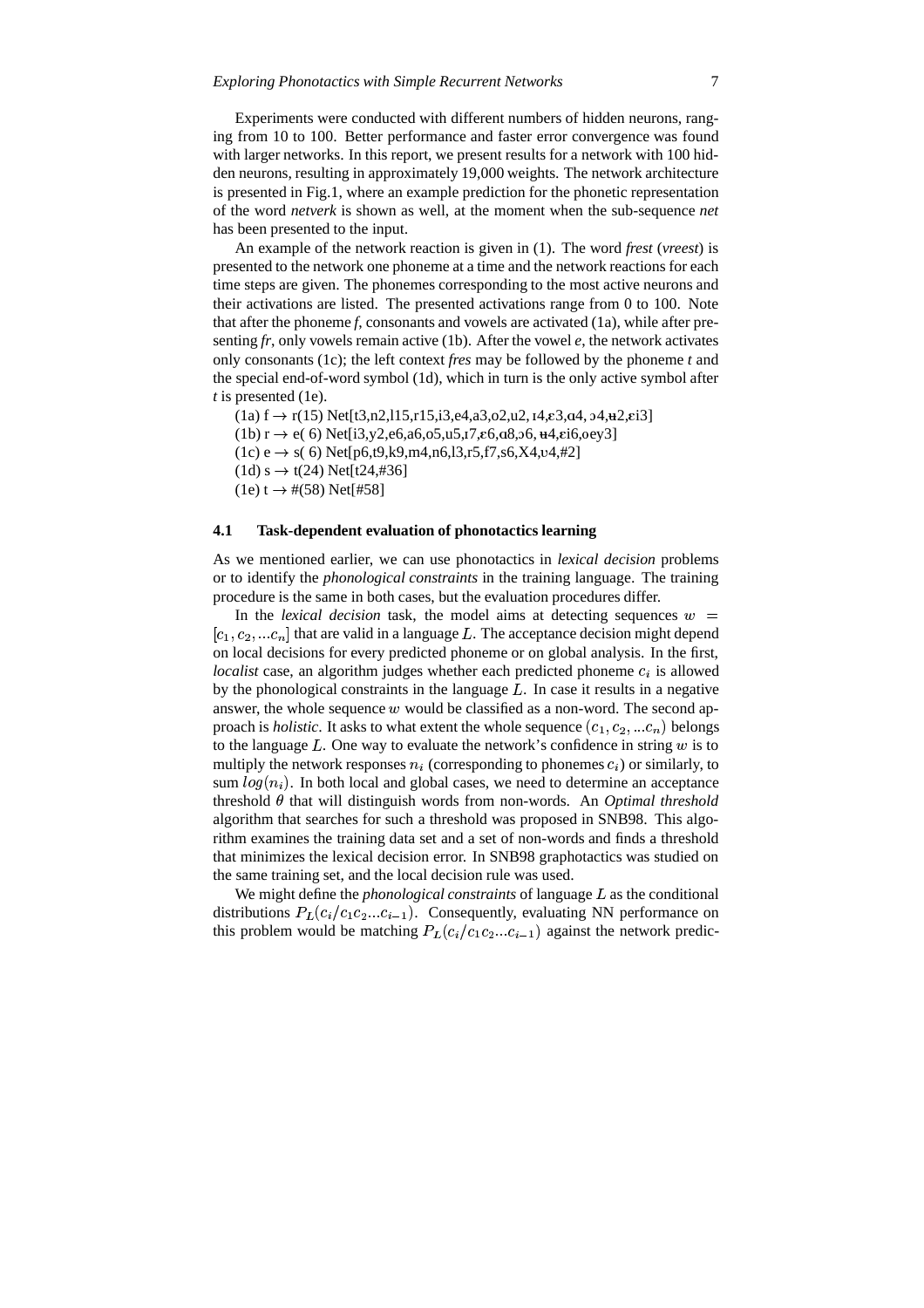tions  $N^{C_i}(c_1c_2...c_{i-1})$  for all phonemes  $c_i$  and available contexts  $[c_1, c_2, ...c_{i-1}]$ in  $L$ . Such a matching algorithm was presented in (Stoianov 1998), where the SRN is evaluated on context-dependent phoneme prediction. The algorithm makes a tree traversal of a tree-based corpus representation and computes the mean  $L_2$ distances and  $cosine$  between  $P_L(c_i/c_1c_2...c_{i-1})$  and  $N^{C_i}(c_1c_2...c_{i-1})$ .

Another algorithm that estimates the network performance on the training language  $L$  was presented in (Stoianov 1998); it is based on computing the mean error in *prediction* at every left context  $[c_1, c_2, ...c_{i-1}]$  available in the language L. In that case, there is an erroneous prediction if the activation  $N^{C_i}(c_1c_2...c_{i-1})$ is higher than a certain threshold  $\theta$  when the phoneme  $c_i$  can not follow the context,  $[c_1, c_2, ... c_{i-1}]$ , or in the opposite case, if the network activation is lower than  $\theta$ , but the phoneme actually can follow. The advantage of this evaluation is that it estimates very quickly the network decision for every available context by tree traversal. It uses negative data implicitly, which is represented as negation of the allowed successors at every tree node in language  $L$ .

In the above evaluation procedures, the local errors were weighted by the frequency of the word the phonemes belong to. This results in fair estimation of the network performance, accounting for the distribution of the words in language.

#### **4.2 Training**

The training process was organized in epochs, in the course of which the whole training data set (5100 words) was presented to the network in accordance with the word frequencies. In order to reduce learning time, the actual word frequencies were shrunk by applying a logarithmic function, resulting in about 12,200 training sequences per session. Such an approach was used by other authors as well (e.g., Plaut et. al 1996). Next, for each word, the sequence of phonemes was presented to the input, one at a time, followed by the end-of-word symbol ('#'). Each time step was completed by copying the hidden layer activations to the SRN context layer, which was used in the following step (Elman 1990). At the same time, after the network generated its expectations for the phonemes at the output layer, the representation of the actual following phoneme was used to compute an error for the current time step. This error was used by the Back-Propagation Through Time (BPTT) learning algorithm (see for details Haykin 1994; SNB98), which consists of a forward move where errors are collected and a backward move, during which global error is back-propagated through time until the beginning of the current training sequence (i.e., word). This process is followed by updating the network weights with values accumulated during the backward move. The state of the network (i.e., the context memory) is reset after processing each word.

The network was trained in 20 epochs, resulting in approximately 250,000 word presentations or 1,000,000 segments. The total number of individual word presentations ranged from 20 to 200, according to the individual word frequencies. The network started with a sharp error drop to about  $9.5\%$ , slowly decreasing down to  $4.4\%$  (see Table 1).

The parameters of the learning algorithm were as follows: learning coefficient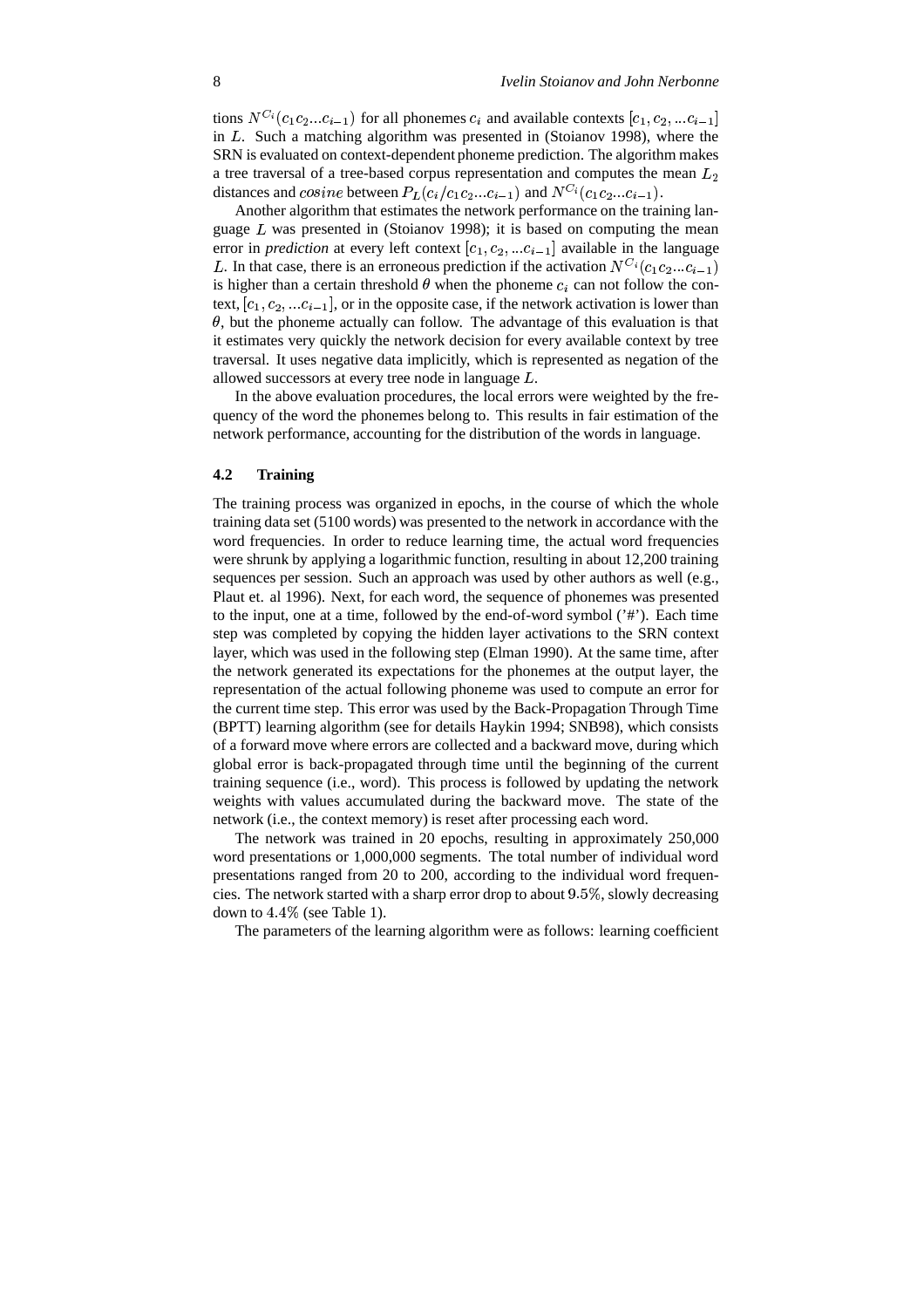| Epoch              |  | $5 - 10$ | $11 - 15$ 16-20 |  |  |
|--------------------|--|----------|-----------------|--|--|
| Error $(\%)$   9.5 |  |          |                 |  |  |

Table 1: Dynamics of the SRN error during the training.

 $\eta$  started at 0.4 and decreased by 30% after each epoch, ended at a bottom limit of 0.001; momentum term  $\alpha = 0.5$ . The BPTT algorithm is well known for its tendency to fall into local minima in searching for the global minimum. Learning a task as complex as phonotactics must guard against this tendency. Therefore we applied a special algorithm that supervises the training process and minimizes this risk. The supervisor is an evolutionary algorithm that trains a pool of networks on the same problem and, after each training epoch, eliminates the network with the worst performance, keeping clones of the networks that performed better. This training method was developed in our previous studies on graphotactics (SNB98) and was found to perform better than the standard single-network training.

#### **4.3 Performance**

As we discussed earlier, the performance of SRNs trained on phonotactics should be evaluated with respect to the task the network is going to be applied to. One global measure of how well *phonological constraints* were learned was based on matching the real and predicted context-dependent phonemic distributions in the training language. Applied to the trained SRN, this procedure resulted in mean $L_2$ distance of  $0.065(\sigma = 0.045)$  and mean *cosine* distance of  $0.75(\sigma = 0.23)$ , with ideal values of zero and one, respectively. These distances tell us to what extent the network has learned the task, but they do not concern phoneme classification, which the other tree-based evaluation algorithm measure. This method resulted in  $5.5\%$  erroneous phoneme prediction at a threshold of 0.02. This means that if we want to classify phonemes with this SRN, they would be accepted as allowed successors if the activation of the correspondent neurons are higher than 0.02.

The *lexical decision* task shifts the focus from best phoneme prediction to best sequence classification. However, the *optimal threshold* algorithm that tracks this problem needs negative data in addition to the positive data, which biases the estimation with regard to the random string set. A class of random strings that is close to the training data – a set of monosyllables – contains strings with monosyllabic structure. The SRN was evaluated on the training data set and a set of such random strings. The performance measured the percentage of correctly predicted phonemes. We used the *localist* lexical decision rule, which resulted in about error at a threshold of 0.016; the error varied  $\pm 0.5\%$  depending on the generated random data set. As we can see, the optimal threshold is slightly lower than the optimal threshold from the previous algorithm. This means that the network would accept more phonemes, which, in turn, is compensated for by the fact that a string is accepted only if all phonemes are predicted. In this case, it is better to increase the phoneme acceptance rate. We continue with more precise determination of the random test set and divide it into three groups according to the Levenshtein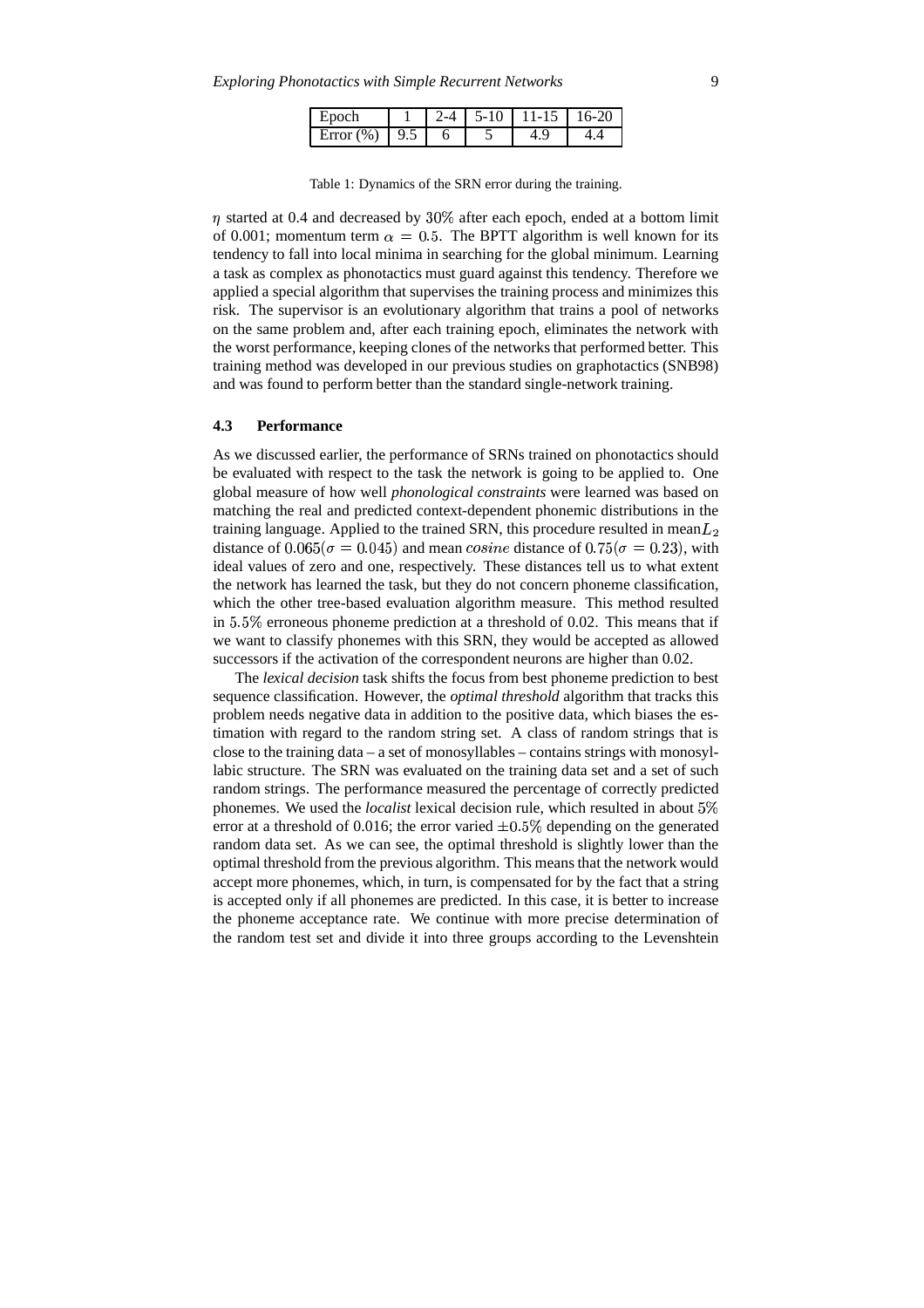

Figure 2: SRN error (in %, logarithmic scale) as a function of threshold. A. False rejectance (FR) of the positive training data: a line rising from the bottom left corner. B. False acceptance (FA) of negative data: (I) random monosyllables (a line with circles that meets the FR line at 4.6%) (II) random strings with LD 1,2 and 3+ (lines with various shapes;  $3+$ is barely visible) and (III) random negative strings constructed of bi- and tri-grams (dotted lines crossing the FR line at  $23\%$  and  $35\%$  respectively). The numbers in the legend stand for the number of tested tokens (phonemes).

distance (LD) between the random strings and any word from the training data set (one, two and three). The results are shown in Fig.2. As expected, larger distances resulted in smaller error (in Fig.2, the line showing random strings  $LD=3+$ is almost invisible due to the very small error). In the opposite case, strings that were close to real words resulted in larger error. Further, the generalization capabilities of the network were tested on a test set, which contained the phonetic representations of 1000 Dutch words, unseen during training. The performance on this test set was about  $6\%$ . In the next section, we will see that error is very sensitive to phonological neighborhood, and we attribute the error increase to testing on unseen words with low-density neighborhoods.

Phonetic word representations are slightly shorter than orthographic ones. In addition, an orthogonal phonemic encoding involves more neurons because there are almost twice as many phonemes as graphemes. Therefore, phonotactics should be learned more perfectly than graphotactics for same hidden layer size, which we in fact observed (increasing the neuron layer size results in more memory and better task distribution among the neurons in the layer). In orthographics, there is about  $7\%$  error (SNB98), while phonotactics learning results in about  $5\%$  error.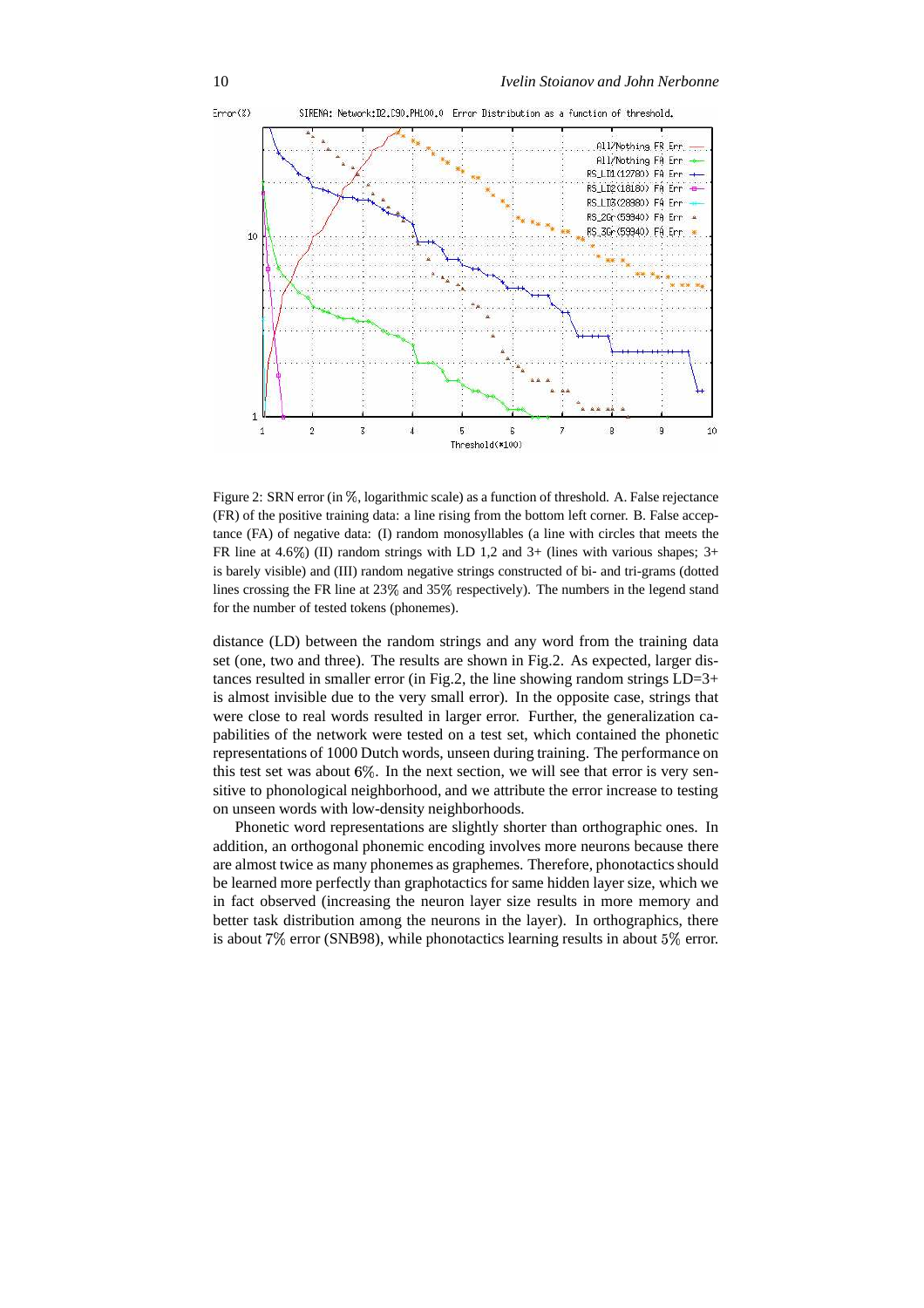Another possible explanation is that phonotactic constraints are stronger than those in graphotactics are.

Another interesting issue was how SRN performance compares to other known models, e.g. *n-grams*. The trained SRN definitely outperformed *bi*- and *tri*-grams, which we showed by testing SRNs on nonwords composed of *bi*- and *tri*-grams extracted from the training data set (see Fig.2, dotted lines). The SRN error in that case was  $20 - 23\%$  and  $30 - 35\%$  error respectively. This means that approximately every four of five and every two of three nonwords generated of *bi*and *tri*-grams respectively, would be rejected by the SRN, while the correspondent n-gram models would accept them.

# **5 Effects of Frequency, Neighbourhood, Length and Position on Error**

The distributed way of representing data and data processing rules makes it difficult to analyze the trained networks by direct observation of the hidden layer activations and neuron weights. Smaller models may be analyzed to some extent, as in Elman (1990) and SNB98, but larger networks need very extensive examination. Another approach to the analysis of connectionist models, which assumes that NNs are black boxes, is to examine the variation of network performance while varying some properties of the data (Plaut et al. 1996; Stoianov, Stowe, and Nerbonne 1999, among others). For example, one can vary word frequency, length, etc., and study network error. In the case of modeling human cognitive functions, this approach has the advantage of allowing comparison between cognitive systems and their artificial connectionist models. In this study of phonotactics, we model lexical decision and will therefore compare the neural network behavior to psycholinguistic studies on lexical decision.

*Frequency* is one of the most investigated word characteristics. Numerous previous studies have demonstrated that the ease and time with which spoken words are recognized are monotonically related to experienced frequency of words in the language (Luce, Pisoni, and Goldinger 1990; Plaut et al 1996).

Another important phenomenon that affects word perception is similarity to other words. *Similarity neighborhood* is defined as the collection of words that are phonetically similar to a given stimulus word. Thus, words might be in a dense neighborhood with many phonetically similar words or in a sparse neighborhood with few phonetically similar words. It is still controversial how this influences cognitive processes (Balota, Paul, and Spieler *in press*) and how it should be measured. Intuitively, it seems likely that words with larger neighborhoods are easier to access due to many similar items, but from another perspective these words might be difficult due to nearby competitors. However, in the more specific lexical decision task, the overall activity of many candidates is likely to increase familiarity thereby increasing the ease of lexical decisions.

As far as neighborhood measurement is concerned, a popular approach is the so-called *Coltheart-N* measure that counts the number of words that might be produced by replacing a single letter with some other letter of the alphabet. We adopt another definition, that is sensitive to similarity of subsyllabic elemens, and which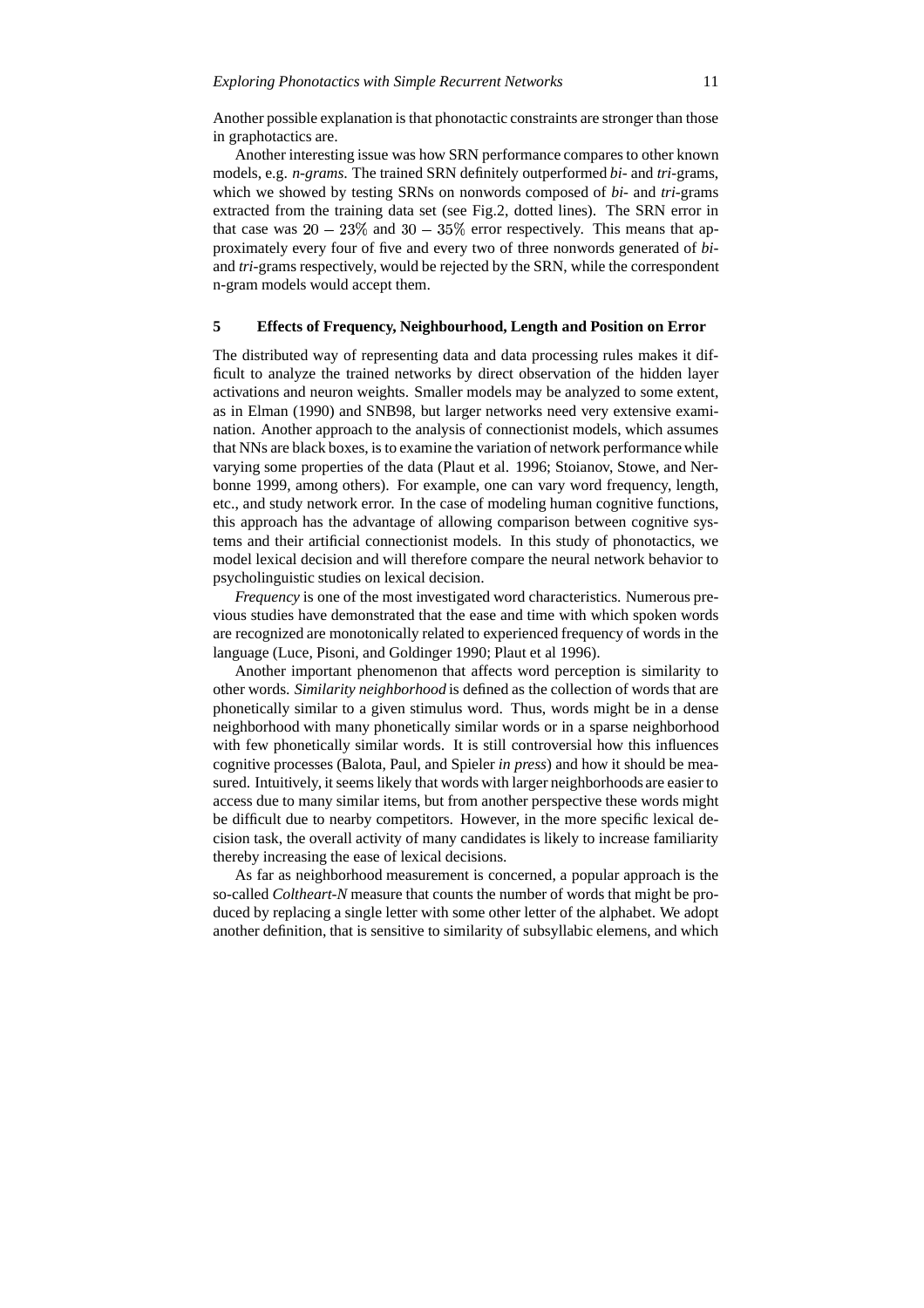regards words as similar when they share two of the sub-syllables – onset, nucleus and coda. Empty onsets or codas are counted as same. The word neighborhood is computed by counting the number of the similar words. This estimation is another approximation of the neighborhood size, but the complexity of the distancemeasuring problem is high, so we reduced it by probing for sub-syllables rather than for units of variable size, starting from a single phoneme. This decreases computational time and uses phonological units that are accepted by most linguists. The neighborhood size of the corpus we used ranged from 0 to 77 and had mean value of 30,  $\sigma = 13$ . For example, the phonetic neighborhood of the Dutch word  $bruts$  is given in (2). Note that the neighborhood list only contains Dutch words.

 $\left( 2\right)$  br $It$ s, brots, br $u$ j, br $uit,$  br $uk,$  br $ur,$  br $us,$  br $ut,$  buts,  $kuts, puts, tuts$ 

With regard to the property *word length*, longer words provide more evidence – more phonemes are available to the network. On the other hand, the network error accumulating in recursion increases the chance of errors. Hence, we expect U-shaped patterns of dependence when varying length. Such a pattern was observed in another study on modeling grapheme-to-phoneme conversion with SRNs (Stoianov, Stowe, and Nerbonne 1999). Static connectionist models have difficulties in simulating word length effect, because of their static word representations, while recurrent networks naturally capture these phenomena due to the dynamic processing.

#### **5.1 Findings**

In connectionist phonotactics modeling, we can compare network performance with scores in human lexical decision tasks. Lexical decision scores correspond to SRN score in word recognition, that is, word acceptance and non-word rejection. Similarly, we can find a SRN correlate to Reaction Times (RT) in the lexical decision task. One possible SRN counterpart of RT is related to the network confidence, or the amount of evidence that the test string is a word from the training language. The less confident the network, the slower the reaction, which can be implemented with a lateral inhibition (Haykin 1994; Plaut et al. 1996). The network confidence might be expressed as the product of the activations of the neurons corresponding to the phonemes of the test word. A similar measure, which we call *uncertainty* U is the negative sum of neuron activation logarithms, normalized with respect to word length  $|w|$  (3). Note that U varies inversely with confidence. Less certain sequences get higher (positive) scores.

(3)  $U = -\frac{1}{|w|} \sum_{i=1}^{|w|} ln(i)$  $\frac{1}{\sqrt{2}} \nabla^{[w]} \ln(n)$  $\frac{|w|}{i=1}$   $ln(n_{c_i})$ 

The results of error projection regarding the above properties are given in Table 2. As expected, there was a strong frequency effect. Error dropped significantly as frequency slightly increased and continued dropping smoothly (Table 2a). Length showed the expected pattern as well, with higher error for short words that decreased with increasing length butslightly increased for very long words, which we explained earlier via accumulated error (Table 2c). With regard to neighborhood density, SRNs were more confident on words with high-density neighborhoods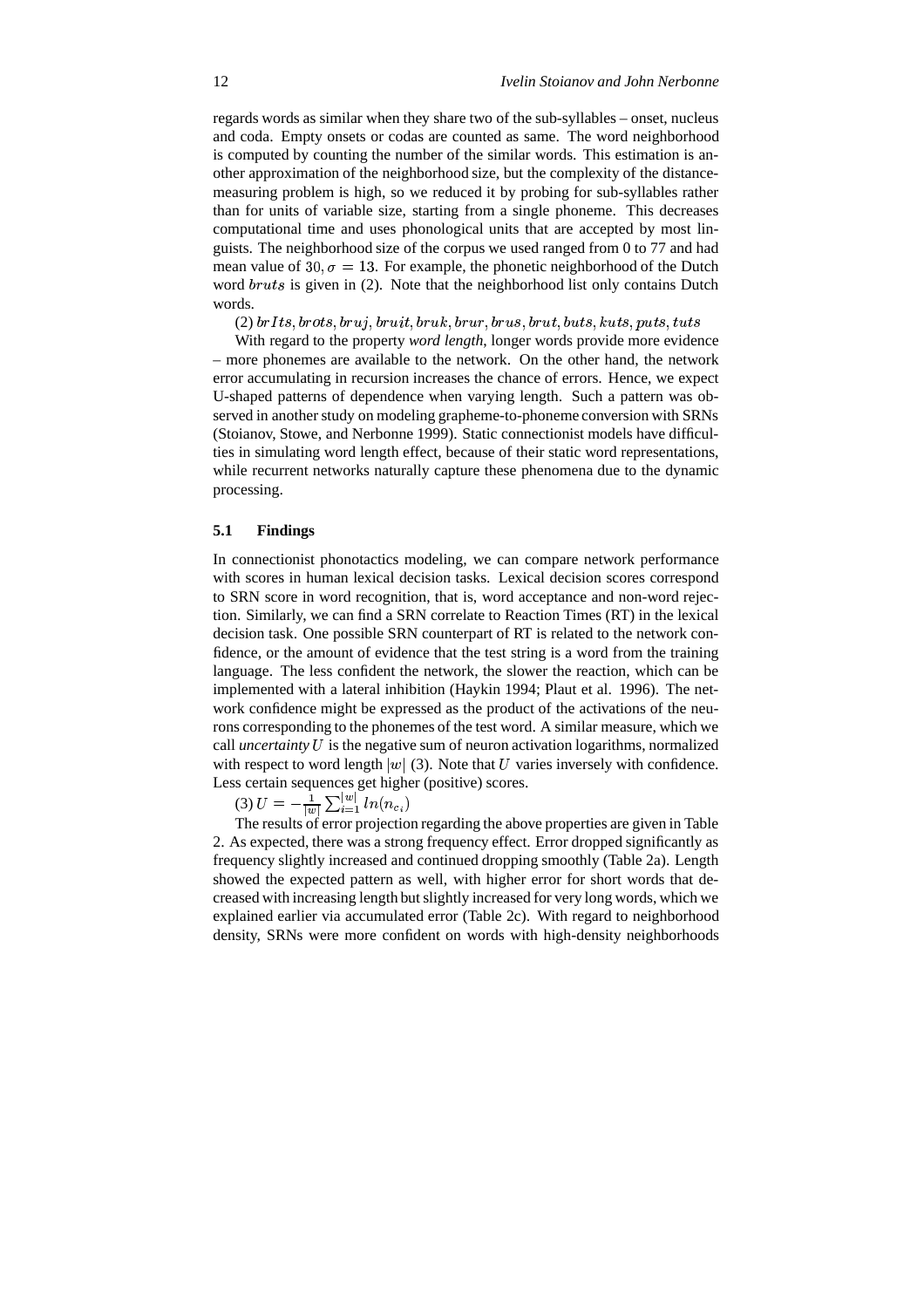| Freq effect<br>(a) |              |               |                | Low  |      | Mid  |       | High |      |  |      |
|--------------------|--------------|---------------|----------------|------|------|------|-------|------|------|--|------|
|                    |              |               |                | 2.30 |      | 2.20 |       | 2.18 |      |  |      |
| Error $(\%)$       |              |               |                | 3    |      | 1.5  |       | 0.5  |      |  |      |
|                    |              |               | Neighb. effect |      | Low  |      | Mid   |      | High |  |      |
| (b)                |              |               |                |      | 2.62 |      | 2.30  |      | 2.21 |  |      |
|                    |              | Error $(\% )$ |                |      | 10.6 |      | 4.5   |      | 0.8  |  |      |
| Length effect      |              |               | 2              |      | 3    |      | $4-6$ |      |      |  | 8    |
| (c)                |              |               | 2.767          |      | 2.43 |      | 2.20  |      | 2.11 |  | 2.15 |
|                    | Error $(\%)$ |               | 8.8            |      | 3.4  |      | 1.9   |      | 3.7  |  | 6.2  |

Table 2: Effect of (a) frequency, (b) neighborhood density and (c) length effect on word uncertainty  $U$  and error.

rather than on words with low-density neighborhood (Table 2b). This pattern confirmed the hypothesis of the lexical decision literature that larger neighborhoods make it easier for words to be recognized as such.

#### **5.2 Syllabic structure**

Phonotactic constraints might hint at how the stream of phonemes is encoded in the language processing system. The popular phoneme, syllable and word entities may not be the only units that we use for lexical access and production. There are suggestions that in addition, some sub-syllabic elements are involved in those processes, that is, the syllables might have not linear structure, but more complex representations (Kessler and Treiman, 1997). For that purpose, we will analyze how the error is located within words with respect to the following sub-syllabic elements – *onset, nucleus* and *coda*. The particular hypothesis we will test is whether the Dutch monosyllables follow structure (4) that was found in English as well (Kessler and Treiman 1997).

(4) ( Onset – Rhyme (nucleus – coda) )

The distribution of error within words(Table 3a) tells us that the network makes more mistakes at the beginning than at the end of words, where SRN becomes more confident in its decision. The more precise analysis of the error position in the onset, the nucleus and the coda reveals other interesting phenomena (Table 3b). First, error within the coda increases at the coda's end. We attribute this to error accumulated at the end of the words. The mean entropy in the coda  $(1.32, \sigma =$ 0.87) is smaller than the mean entropy in the onset  $(1.53, \sigma = 0.78)$ , where we don't observe such effects, that is, looser constraints are not the reason for this error increase. Next, the error at the transition onset-nucleus is much higher than the error at the surrounding positions, which means that the break between onset and *rhyme* (the conjunction nucleus-coda) is a significant. This distribution is consistent with the statistical findings that the entropy is larger in the *body* (the conjunction onset-nucleus)  $(3.45, \sigma = 0.39)$ , than in the rhyme  $(1.94, \sigma = 1.21)$ . All this data supports the earlier hypothesis, that onset and rhyme play significant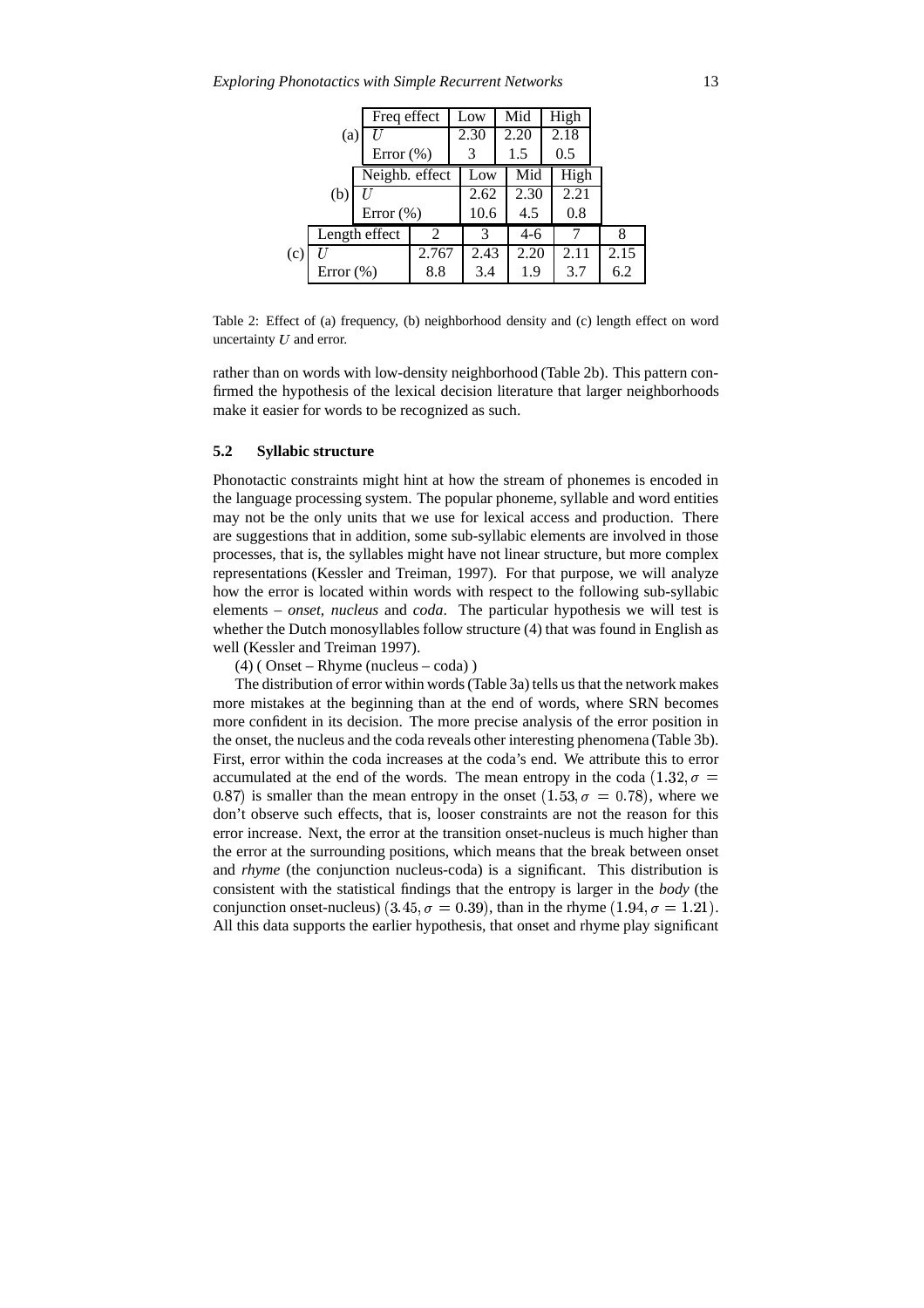|                          | <b>Word Position</b> |                                 |  |  |  |  |  |  |
|--------------------------|----------------------|---------------------------------|--|--|--|--|--|--|
| (a)                      | $Error(\%)$          | 4.8                             |  |  |  |  |  |  |
| Sub-syllables            |                      | <b>Nucleus</b><br>Coda<br>Onset |  |  |  |  |  |  |
| <b>Relative Position</b> |                      |                                 |  |  |  |  |  |  |
| $Error(\% )$             |                      | $\mathcal{L}$                   |  |  |  |  |  |  |

Table 3: Distribution of error along words (a) and within sub-syllables (b). Word and Onset positions start from 2, because the prediction starts after the first phoneme. Nucleus and Coda positions are renumbered from 1 because they do not correspond to word position.

role in lexical access and that the syllabic structure (4) is valid for Dutch too.

#### **6 Discussion**

Phonotactics restricts the enormous variety of sequences of phonemes to those strings that are valid in a given language. Phonotactic rules also determine the phonological grammar of words; and there is a number of lexical tasks that might make use of this knowledge. These tasks might be divided into two categories – analytical and predictive. In the first group, we include *segmentation* and *lexical decision* tasks, where the phonotactic rules determine possible word boundaries in the stream of phonemes or judge the degree of well-formedness of a given sequence, respectively. The opposite, predictive task expresses the anticipations of which phonemes might follow a certain sequence, or left context. When extended recursively, these expectations generate hypotheses of words that begin with this left context. These lexical tasks inevitably participate in speech processing, which requires phonotactics, represented in one or another way.

In this paper we use Simple Recurrent Networks for encoding phonotactics. SRNs not only belong to the family of distributed connectionist models, but they are dynamical, too. This property distinguishes them from the static connectionist models and enables them to process long distance dependencies in sequential data. Static models can process sequences by employing two techniques. The first, *window*, technique was used in the NETtalk system (Sejnowski and Rosenberg 1987), but it restricts the scope of sequential dependencies. Another approach is to encode lexemes statically (Seidenberg and McClelland 1989; Plaut et al. 1996 among others), which ignores dynamism at the phonetic level. We prefer the dynamic approach and use SRNs.

The network learned the phonotactics of Dutch monosyllables without any background knowledge, but only by observing words which were sequentially presented to the network – one phoneme at a time to the input layer with one phoneme targeted at the output layer. If we interpret phonotactics as contextdependent prediction, the network learned this mapping with slight error, which was demonstrated with variety of estimation methods. These methods were chosen with regard to the specific task to be accomplished – lexical decision or phonemic prediction.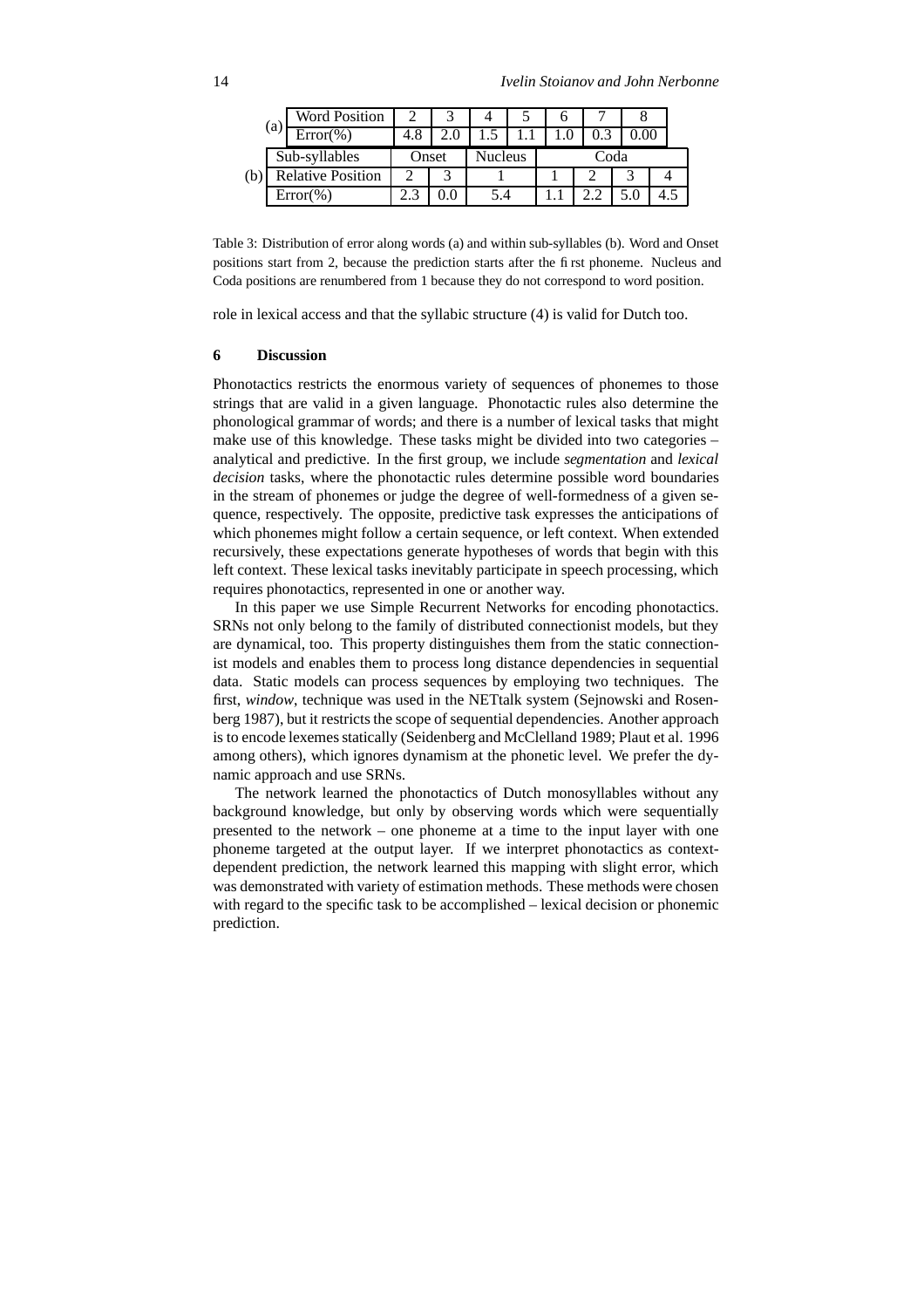Further, SRNs were not only able to learn phonotactics, but they also exhibited behavior similar to the psycholinguistic data reported in other studies. We showed frequency, neighborhood, length and positional effects that are consistent with data reported for humans in similar tasks. Of course, SRNs are not the only connectionist model capable of dynamic processing, nor may they be characterized as the most biologically plausible neural network, but we demonstrated that connectionist models with relatively simple structure have the capacity to learn and model phonotactics. And NNs are structurally much closer to the human mental architecture than any other symbolic or stochastic methods. Even the popular genetic algorithms trained on phonotactics (Belz 1998) do not explain better how people process words, firstly, because we learn phonotactics in the course of our life, and secondly, because evolutionary approaches use completely different, stochastic learning techniques.

It is unclear whether a phonotactics module must be postulated in human language processing. Some tasks might access pronunciations as a whole and make little use of phonotactics. On the other hand, there are many indications of the psychological significance of phonotactics. Errors of speech and understanding tend to favor phonotactically plausible strings above others, and foreign accents tend to preserve the phonotactics of the native language. If it should turn out that these indications of the psychological reality of phonotactics are misleading, then SRNs and the work reported on here may still be of value, since the problem of sequential processing certainly exists at some levels of natural language.

It is difficult to exhaust all the issues related to language modeling. Simple Recurrent Networks seem to be a good model for lexical structure – phonotactics, graphotactics and orthography-to-phonology mapping have been modeled successfully with this type of NN, but there are other problems that are still to be solved. In subsequent studies, we plan to investigate network damage and its potential relation to similar processes in humans – various types of aphasia.

Another, even more challenging problem is syntax modeling. In the current study we demonstrate the SRN capacity to learn lexical grammar. Syntax is sentence grammar, but it is hard to learn because there are many more than 26 or 44 input elements (words), and there are even more sequences (sentences). One possible solution is to use word tags. This restricts the input elements to some 50 tags, significantly decreases the number of the sequences, and simplifies the learning task. Another solution to sentence modeling using words, is to employ a connectionist model Recurrent Autoassociative Networks (Stoianov 1999), which develop static distributed representations of words. However, this will require larger neural network and more computational resources.

## **References**

Balota, D., Paul, S. and Spieler, D.(in press), Attentional control of lexical processing pathways during word recognition and reading.

Belz, A.(1998), Discovering phonotactic finite-state automata by genetic search,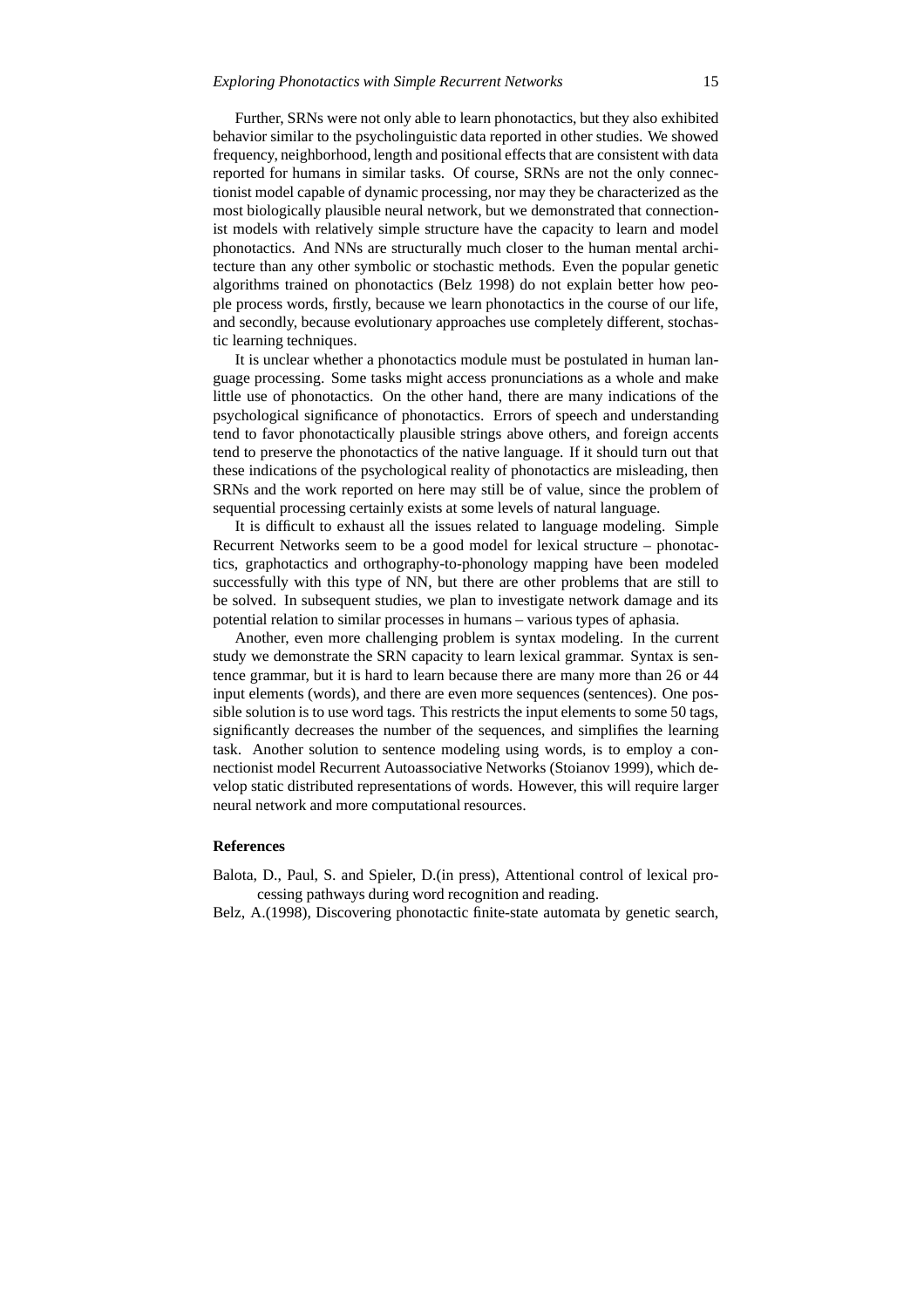*36th Annual Meeting of the Association for Computational Linguistics and 17th Int. Conference on Compuational Linguistics*, Vol. 2, pp. 1472–1474.

- Cairns, P., Shillcock, R., Chater, N. and Levy, J.(1977), Bootstrapping word boundaries: A bottom-up corpus-based approach to speech segmentation, *Cognitive Psychology* **33**, 111–153.
- Cleeremans, A., D.Servan-Schreiber and J.L.McClelland(1989), Finite state automata and simple recurrent networks, *Neural Computation* pp. 372–381.
- Dell, G., Juliano, C. and Govindjee, A.(1993), Structure and content in language production: A theory of frame constraints in phonological speech errors, *Cognitive Science* **17**, 145–195.
- Elman, J. L.(1990), Finding structure in time, *Cognitive Science* **14**, 213–252.
- Gasser, M.(1992), Learning distributed representations for syllables, *Proc. of 14th Annual Conference of Cognitive Science Society*, pp. 396–401.
- Haykin, S.(1994), *Neural Networks*, Macmillian Publ, NJ.
- Kessler, B. and Treiman, R.(1997), Syllable structure and the distribution of phonemes in english syllables, *Journal of Memory and Language* **37**, 295– 311.
- Laver, J.(1994), *Princes of Phonetics*, Cambridge Univ.Press, Cambridge, UK.
- Luce, P. L., Pisoni, D. B. and Goldinger, S. D.(1990), Similarity neighborhoods of spoken words, *in* G. T. M. Altmann (ed.), *Cognitive Models of Speech Processing*, A Bradford Book, Cambridge, Massachusetts, USA.
- McQueen, J.(1998), Segmentation of continuos speech using phonotactics, *Journal of Memory and Language* **39**, 21–46.
- Nerbonne, J., Heeringa, W., van den Hout, E., van den Kooi, P., Otten, S. and van de Vis, W.(1996), Phonetic distance between dutch dialect, *in* W. G.Dueux and S.Gillis (eds), *Proc. of Computational Linguistics in the Netherlands*, pp. 185–202.
- Plaut, D.(1997), Structure and function in the lexical system: Insights from distributed models of word reading and lexical decision, *Language and Cognitive Processes*.
- Plaut, D. and Kello, C.(1998), The emergence of phonology from the interplay of speech comprehension and production: A distributed connectionist approach, *in* B. MacWhinney (ed.), *The emergence of Language*, Erlbaum, Mahweh, NJ.
- Plaut, D., McClelland, J., Seidenberg, M. and Patterson, K.(1996), Understanding normal and impaired word reading: Computational principles in quasiregular domains, *Psychological Review* **103**, 56–115.
- Rodd, J.(1997), Recurrent neural-network learning of phonological regularities in turkish, *Proc. of Int. Conf. on Computational Natural Language Learning, Madrid*, pp. 97–106.
- Sang, E. T. K.(1995), The limitations of modeling finite state grammars with simple recurrent networks, *Proc of 5-th CLIN*, pp. 133–143.
- Sang, E. T. K.(1998), *Machine Learning of Phonotactics*, PhD thesis, University of Groningen.
- Seidenberg, M.(1997), Language acquisition and use: Learning and applying prob-